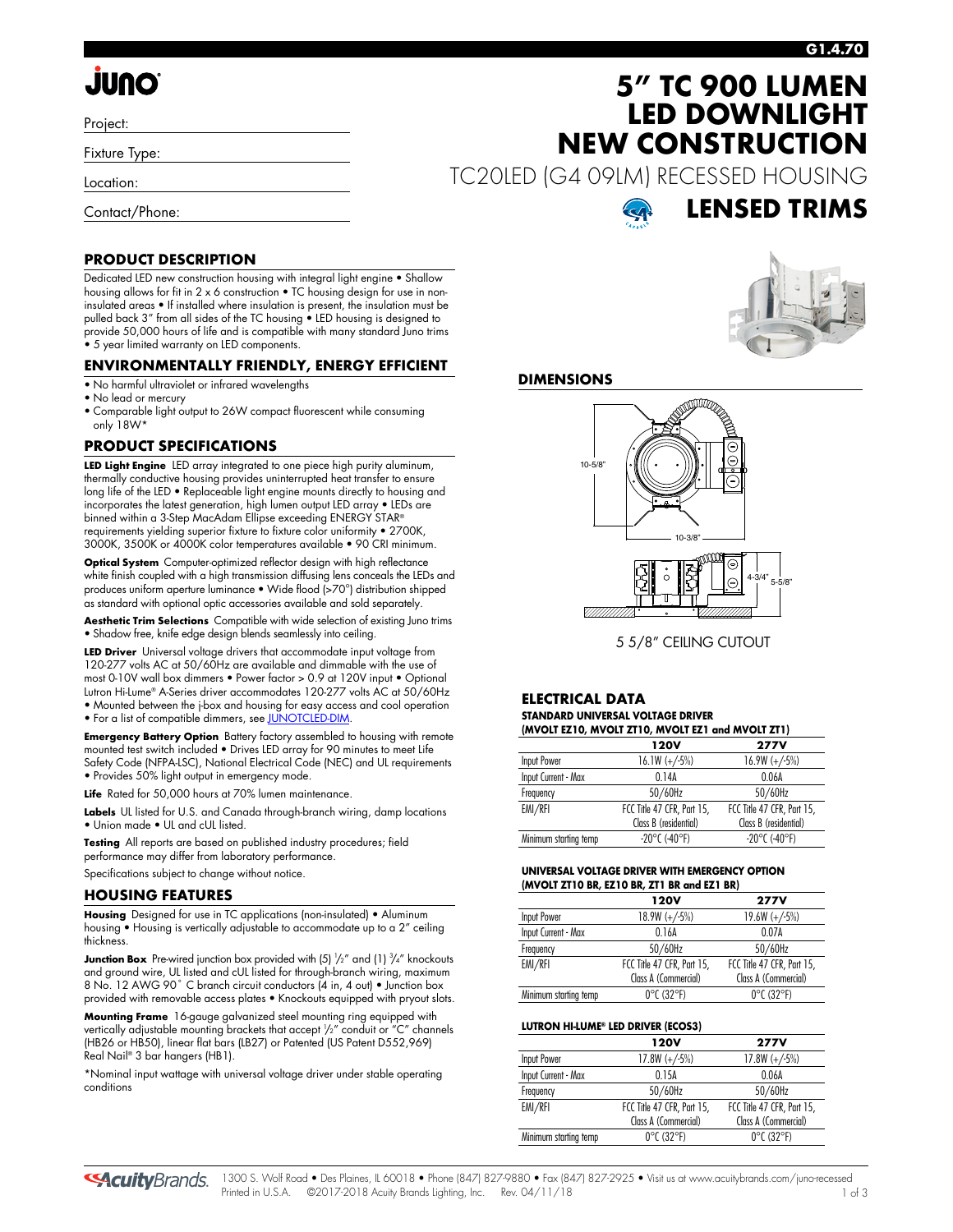## **5" TC 900 LUMEN LED DOWNLIGHT NEW CONSTRUCTION**

TC20LED (G4 09LM) RECESSED HOUSING

### **LENSED TRIMS**

A+ Capable options indicated by this color background

**ORDERING INFORMATION** Housing and trim can be ordered together or separate, but will always ship separately.

**Example:** TC20LED G4 09LM 27K 90CRI MVOLT ZT BR

| <b>Series</b> |                                 | <b>Generation</b> |              | Lumens |                    | <b>Color Temperature</b> |       | <b>CRI</b> |         | <b>Voltage/Driver</b> |                                                                                                   |
|---------------|---------------------------------|-------------------|--------------|--------|--------------------|--------------------------|-------|------------|---------|-----------------------|---------------------------------------------------------------------------------------------------|
| TC20LED       | 5" LED Downlight Non-IC Housing | G4                | Generation 4 | 09LM   | 900 Nominal Lumens | 27K                      | 2700K | 90CRI      | 90+ CRI | <b>MVOLT ZT10</b>     | Multi-Volt (120-277), 0-10V, 10% dim                                                              |
|               |                                 |                   |              |        |                    | 30K                      | 3000K |            |         | MVOLT ZT1             | Multi-Volt (120-277), 0-10V, 1% dim                                                               |
|               |                                 |                   |              |        |                    | 35K                      | 3500K |            |         | <b>MVOLT EZ10</b>     | Multi-Volt (120-277), eldoLED 0-10V, 10% dim                                                      |
|               |                                 |                   |              |        |                    | <b>40K</b>               | 4000K |            |         | <b>MVOLT EZ1</b>      | Multi-Volt (120-277), eldoLED 0-10V, 1% dim                                                       |
|               |                                 |                   |              |        |                    |                          |       |            |         | <b>MVOLT ECOS3</b>    | Multi-Volt (120-277), Lutron Hi-Lume A series 3 wire<br>fluorescent controls and Lutron Ecosystem |

|    | <b>Emergency Battery</b> | <b>Territory</b> |                |
|----|--------------------------|------------------|----------------|
| BR | <b>Emergency Battery</b> | <b>CP</b>        | Chicago Plenum |

 $\overline{\phantom{a}}$ 

Note: Chicago Plenum (CP) is not available with emergency option (BR) Note: Lutron driver (MVOLT ECOS3) is not available with emergency battery pack (BR)

#### **Trim/Description**

 $\sqrt{ }$ 

| 12.LOC  | 210N WH *       | 5" Lensed Flat Glass Shower Trim - White                                               |
|---------|-----------------|----------------------------------------------------------------------------------------|
|         | 210N SC *       | 5" Lensed Flat Glass Shower Trim - Satin Chrome                                        |
|         | 210N ABZ *      | 5" Lensed Flat Glass Shower Trim - Classic Aged Bronze                                 |
|         |                 | 5" Lensed Frosted Lens with Clear Center Trim - White                                  |
|         | 212N WH *       |                                                                                        |
|         | 212N SC*        | 5" Lensed Frosted Lens with Clear Center Trim - Satin Chrome                           |
|         | <b>212N ABZ</b> | 5" Lensed Frosted Lens with Clear Center Trim - Classic Aged Bronze                    |
| AIR LOC | 2130 WWH *      | 5" Lensed Baffle with Regressed Frosted Dome Lens Trim - White Baffle, White Trim Ring |
|         | 2130 BWH *      | 5" Lensed Baffle with Regressed Frosted Dome Lens Trim - Black Baffle, Black Trim Ring |
|         | 5101 ABZ *      | 5" Lensed Beveled Frame with Frosted Dome Lens Trim - Classic Aged Bronze              |
| 41R-LOC | 5101 SC*        | 5" Lensed Beveled Frame with Frosted Dome Lens Trim - Satin Chrome                     |
|         | 5101 WH *       | 5" Lensed Beveled Frame with Frosted Dome Lens Trim - White                            |
|         |                 |                                                                                        |

UL Listed for use in wet location.

\* Do not use reflector shipped with trim for LED housing.

Trim Size: 210, 212, 2130 - 6 1⁄ 4" O.D.; 5101 - 6 1⁄ 2" O.D.

Note: In Canada when insulation is present, Type IC fixtures must be used.

JUNO IC housings meet IECC Energy Code requirements per ASTM E283.

Air-Loc® rated trims are pre-gasketed for minimum air leakage with IC housings.

#### **Accesories** (ordered separately)

| <b>Catalog Number</b> | <b>Description</b>                         |  |  |  |  |
|-----------------------|--------------------------------------------|--|--|--|--|
| HB 1                  | Two 13 1/2" - 25" Real Nail® 3 bar hangers |  |  |  |  |
| <b>HB26</b>           | Two 26" C-channel bar hangers              |  |  |  |  |
| <b>HB50</b>           | Two 50" C-channel bar hangers              |  |  |  |  |
| LB27                  | Two 27" linear bar hangers                 |  |  |  |  |
| LEDOPTICG3 MFL        | Medium Flood Optic (50°)                   |  |  |  |  |
| <b>LEDOPTICG3 NFL</b> | Narrow Flood Optic (37°)                   |  |  |  |  |
| <b>LEDOPTICG3 SP</b>  | Spot Optic (10°)                           |  |  |  |  |

To order, specify catalog number.